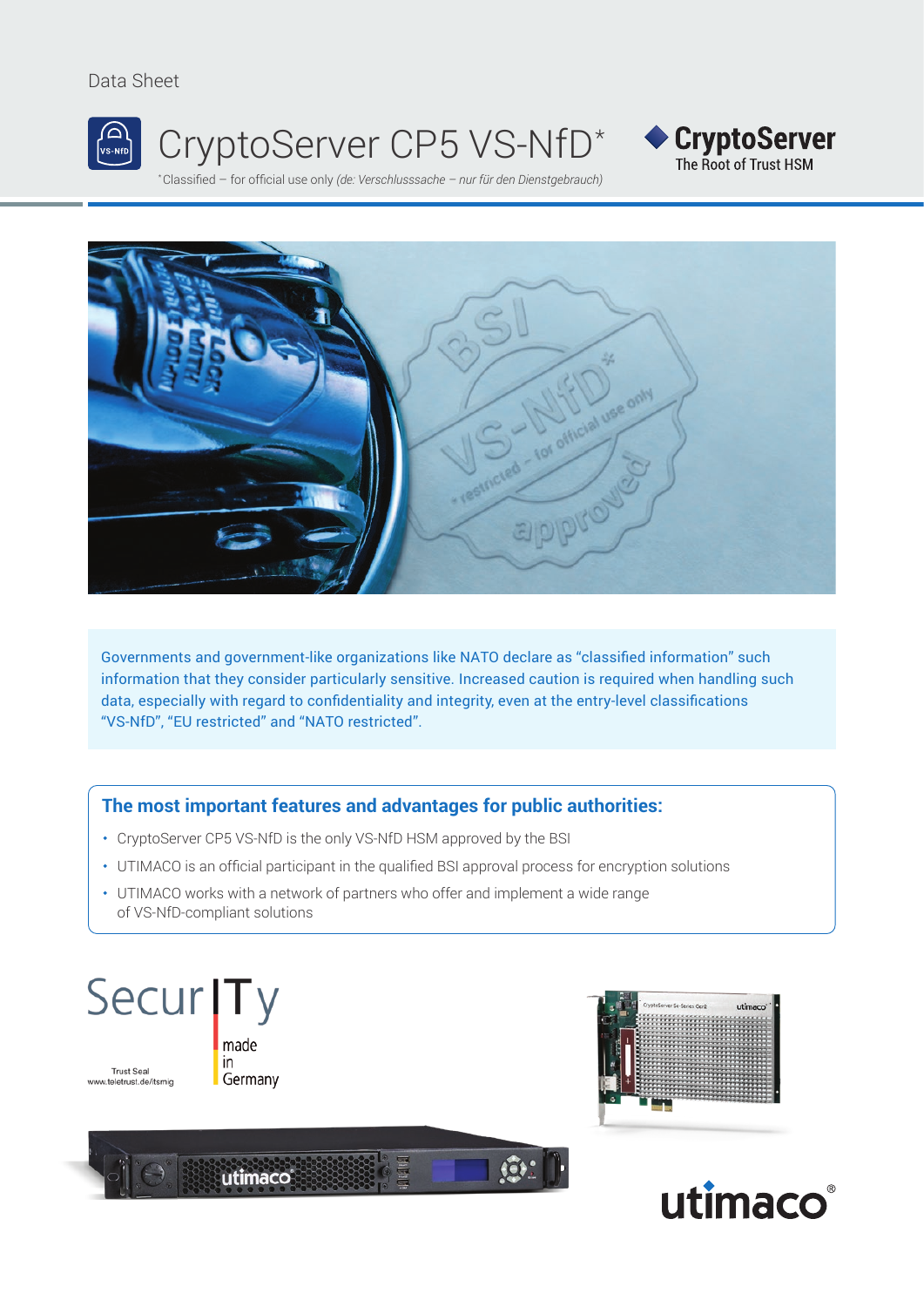# **Product Highlights**

 The data security standards for public authorities require the use of appropriate measures for ensuring the seamless protection of all sensitive data. One of the most efficient ways to do this is to use encryption tools that securely store and use keys in a VS-NfD HSM.



# **Key Features**

- Secure key storage and processing within the security boundary of the HSM
- Extensive key management with key authorization
- Key authorization API and tool (acc. PP EN 419 221-5)
- $\cdot$  "m of n" quorum authentication (e.g. 3 out of 5)
- 2-factor authentication based on smartcards
- Role-based access control and separation of duties
- Multi-tenancy support

# **HSM Functionalities**

#### **Cryptographic algorithms**

- RSA, ECDSA with NIST and Brainpool curves
- ECDH with NIST and Brainpool curves
- AES
- CMAC, HMAC
- SHA2, SHA3
- Hash-based deterministic random number generator (DRG.4 according to AIS 31)
- True Random Number Generator (PTG.2 according to AIS 31)
- Up to 3,000 RSA or 2,500 ECDSA signature operations when processing in bulk mode
- All algorithms included in the product price

#### **Application programming interfaces (APIs)**

- $\cdot$  PKCS#11
- Microsoft Cryptography API: Next Generation (CNG)

 Cryptographic eXtended services Interface (CXI) – UTIMACO's high performance interface ensures easy integration of cryptographic functionality into client applications

- 
- Remote management
- Dedicated software simulator for evaluation and integration testing

 CryptoServer CP5 VS-NfD is a hardware security module that is suitable for a variety of use cases, such as certificate issuing for, and signing of classified documents. The German Federal Office for Information Security (BSI) has approved

"CryptoServer CP5 VS-NfD" according to the Qualified Certification Procedure – the product is the only VS-NfD hardware security module approved by the BSI. It allows to secure data classified up to "VS-NfD", "EU restricted" and "NATO restricted". CryptoServer CP5 VS-NfD is available as a PCIe plug-in card or as a network-attached appliance.

- Supported operating systems: Windows and Linux
- A variety of integrations with PKI applications, etc.
- Integrated load balancing and HA functionality
- Flexible backup options
- All features included in product price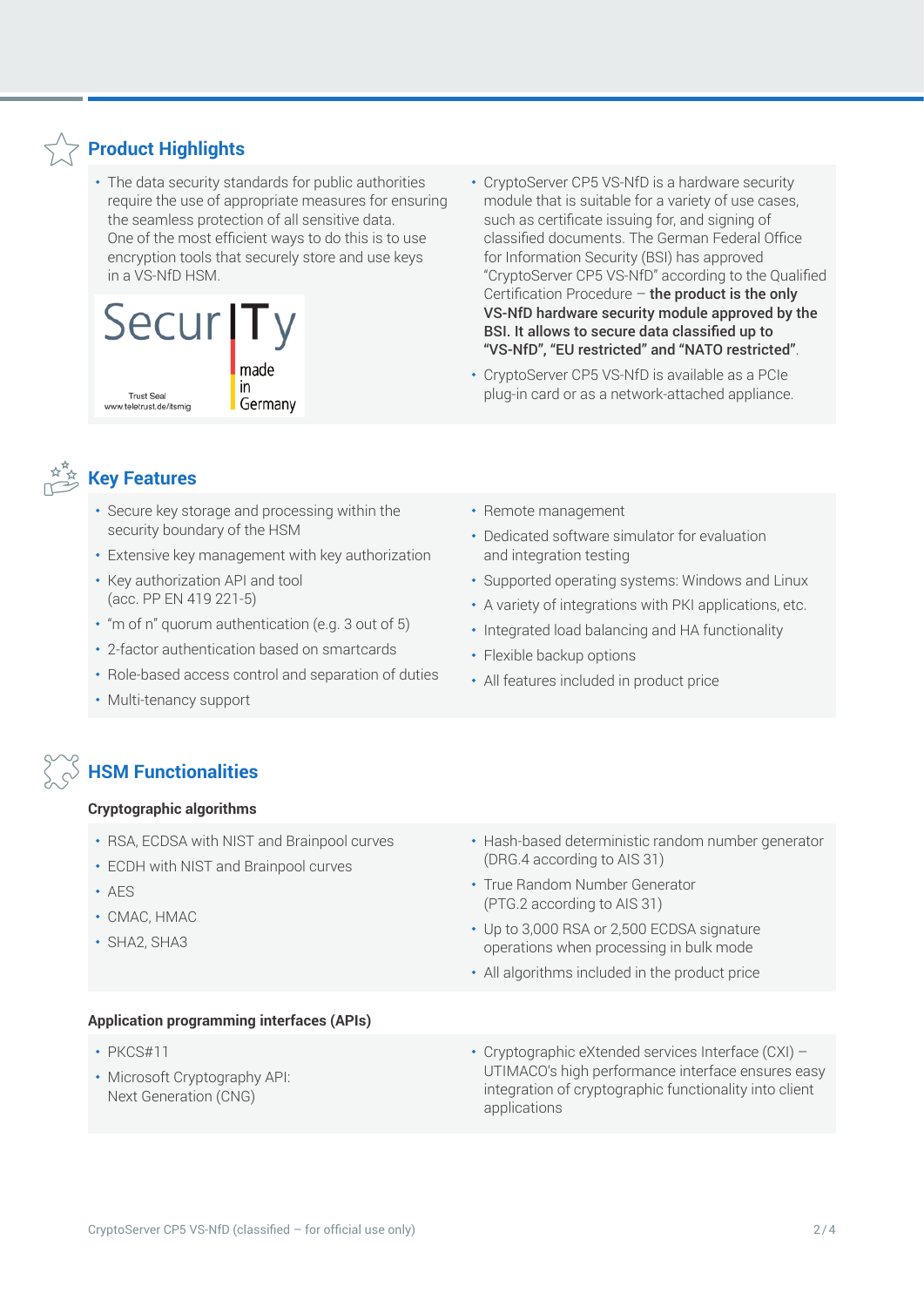| utimaco <sup>®</sup><br><b>CryptoServer SE-Series Gen2</b><br>$\mathbb{R}$                                                                                                        |                                                                                                                            |                                                                                                                                                                                                             | utimaco®<br>E<br>$\left(\frac{1}{n}\right)$                                                                                                                                       | $\Box$<br>$\qquad \qquad \qquad \Box$<br>$\Box$<br>$\Box$                                                                                                                      |
|-----------------------------------------------------------------------------------------------------------------------------------------------------------------------------------|----------------------------------------------------------------------------------------------------------------------------|-------------------------------------------------------------------------------------------------------------------------------------------------------------------------------------------------------------|-----------------------------------------------------------------------------------------------------------------------------------------------------------------------------------|--------------------------------------------------------------------------------------------------------------------------------------------------------------------------------|
| <b>Physical Dimensions</b><br>$\cdot$ Form factor:<br>Half-length,<br>full-height single lane<br>PCI Express card<br>• Compatibility:<br>PCIe 1.1, PCIe 2.0<br>and PCIe 3.0 slots | · Height:<br>111.15 mm<br>("full" height)<br>• Weight:<br>400 g                                                            | $\nabla$ $\nabla$<br>k 7                                                                                                                                                                                    | <b>Physical Dimensions</b><br>• Form factor: 19" 1U<br>$\cdot$ Width: 446 mm<br>excluding brackets<br>· Depth:<br>533.4 mm<br>excluding handles                                   | $\begin{array}{c} \hline \text{A} \\ \text{B} \end{array}$<br>· Height:<br>44 mm<br>• Weight:<br>10 kg                                                                         |
| <b>Electrical</b>                                                                                                                                                                 |                                                                                                                            |                                                                                                                                                                                                             | <b>Electrical</b>                                                                                                                                                                 |                                                                                                                                                                                |
| • Power Supply:<br>3.3 V DC via PCI<br>Express bus<br>• Normal energy<br>consumption:<br>5 W, max. 10 W                                                                           | • Heat dissipation: $\leq$<br>34 BTU/h                                                                                     |                                                                                                                                                                                                             | • Power Supply:<br>Dual Hot Swap<br>Power Supplies:<br>$2 \times 100 \sim 240 \text{ V AC}$<br>$50 \sim 60$ Hertz,<br>300W                                                        | • Normal energy<br>consumption:<br>45 W / 66 VA,<br>max. 50 W / 70 VA<br>• Heat dissipation:<br>max. 171 BTU/h                                                                 |
| <b>Operating Environment</b>                                                                                                                                                      |                                                                                                                            |                                                                                                                                                                                                             | <b>Operating Environment</b>                                                                                                                                                      |                                                                                                                                                                                |
| • Operating<br>temperature:<br>+10°C to +35°C<br>(+50°F to +95°F)<br>⋅ Storage temperature:<br>$-10^{\circ}$ C to $+55^{\circ}$ C<br>$(+14°F to +131°F)$                          | • Relative humidity: $\circ$<br>10% to 95%,<br>non-condensing<br>$·$ MTBF:<br>360,000 hours<br>at 25°C / 77°F              |                                                                                                                                                                                                             | • Operating<br>temperature:<br>+10 $^{\circ}$ C to +40 $^{\circ}$ C<br>$(+50°F to +104°F)$<br>· Storage temperature:<br>$-10^{\circ}$ C to $+55^{\circ}$ C<br>$(+14°F to +131°F)$ | • Relative humidity: $\circ$ $\mathbb{R}$<br>10% to 95%,<br>non-condensing<br>• MTBF: 100,000 hours<br>at 25°C / 77°F,<br>environment GB, GC -<br>Ground Benign,<br>Controlled |
| <b>Connectivity</b>                                                                                                                                                               |                                                                                                                            |                                                                                                                                                                                                             | <b>Connectivity</b>                                                                                                                                                               |                                                                                                                                                                                |
| · Interface:<br>PCI express bus;                                                                                                                                                  | USB interface for<br>pin pad                                                                                               | $\begin{tabular}{ c c } \hline \quad \quad & \quad \quad & \quad \quad \\ \hline \quad \quad & \quad \quad \\ \hline \quad \quad & \quad \quad \\ \hline \quad \quad & \quad \quad \\ \hline \end{tabular}$ | · Interfaces:<br>2 RJ45, 1 Gb/s<br>network connections;                                                                                                                           | $\begin{array}{c} \boxed{\circ} \ \cdots \\ \boxed{\cdot} \\ \boxed{\cdot \end{array}$<br>USB interfaces<br>for pin pad<br>and USB stick                                       |
| <b>Security and Compliance</b>                                                                                                                                                    |                                                                                                                            |                                                                                                                                                                                                             |                                                                                                                                                                                   |                                                                                                                                                                                |
| · Bullet Security:<br>Common Criteria<br>certified;<br>classified VS-NfD,<br>RESTREINT UE /<br>EU RESTRICTED,<br>NATO RESTRICTED                                                  | · Safety:<br>IEC/EN 60950-1;<br>CB certificate; UL<br>• Emissions:<br>CE, FCC Class B<br>• Environmental:<br>RoHS II, WEEE |                                                                                                                                                                                                             | <b>Security and Compliance</b><br>· Bullet Security,<br><b>Safety, Emissions</b><br>and environmental<br>directives:<br>as with the PCIe<br>version                               |                                                                                                                                                                                |

 $\overline{1}$